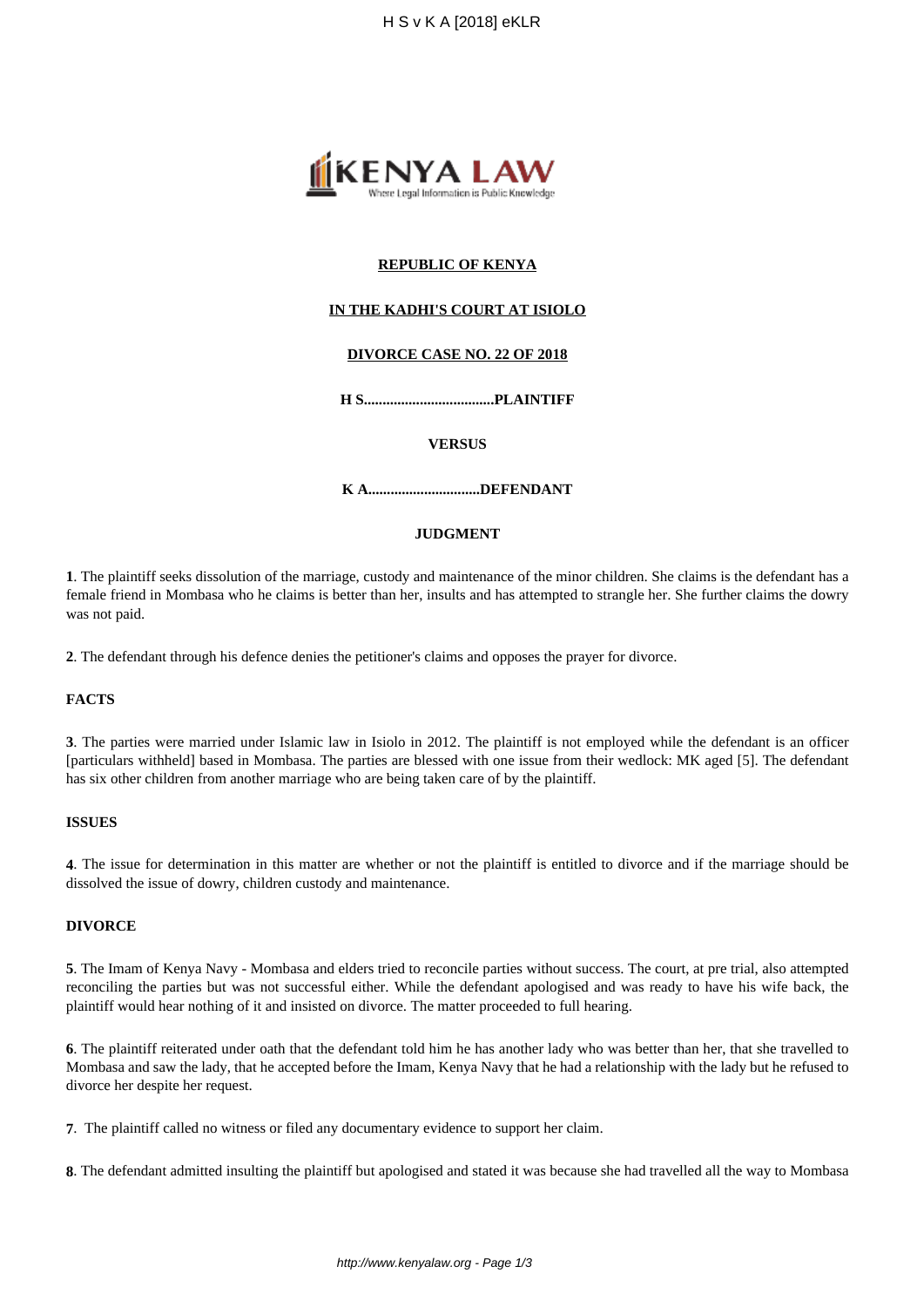without informing her and when she arrived she slept at a colleagues [a married man] house for two days instead of staying at his house. He stated that since January she has been evading her and denied her conjugal rights. He denied that he has any relationship with any lady or that she saw him with any lady. He argued that the plaintiff has refused elders' and Imam of Kenya Navy's advice to return to her husband insisting on divorce despite severally apologising to her.

#### **ANALYSIS**

**9**. The plaintiff produced called no witness or produced any document in support of her case. It is clear from her own testimony that she did not see the defendant with any lady. Again from her own testimony the lady in Mombasa alleged to having a relationship with the defendant only stated she knew the defendant and she was told by another person that she is the lady the defendant has a relationship with. The identity and evidence of which was not given in court. There is no evidence at all to support to support her claims of defendant's infidelity. It is trite law that the claimant has the burden to support her claim.

### **'' ...say produce your proof if you should be truthful''. Qur'an Al Naml:27:64**

Ibn Abbas [R.A.] narrated that the prophet PBUH] said: **'The onus of proof lies on the plaintiff and the oath is to be taken by the defendant'.** Reported by Bukhari [4552], Muslim [1/1711], Al Baihaki [10/252]

**10**. The plaintiff's prayer for dissolution of marriage cannot be granted for lack of evidence. The court is however cognisant of the reality that two human beings cannot be forced to forced to live together. Marriage cannot be forced at the onset. Islam envisages that couples may have during their marriage differences that negate the very objective of marriage and provided for divorce and khul'u. However the instrument must be exercised with discretion and caution.

**11**. In the instant case, the plaintiff is clearly temperamental. She is rightly angered by defendant's insults but her lack of forgiveness despite numerous apologies by defendant is to the say least unwarranted. She is vengeful and taking advantage of defendant's appreciation of her good care of his children from another marriage. The divorce will have negative impact on the couple and all the children. This is why, while the court appreciates it cannot force her to remain in the marriage, it requests her to re- consider the ramification of her action. Allah will not be compassionate to one who does not show mercy on others especially those that are vulnerable.

Having found no evidence to support grounds for dissolution of marriage, the prayer is rejected. The parties are directed to reconcile and observe their matrimonial vows and invest in improving their marriage. The plaintiff is at liberty, in the event the marriage still does not work, to apply for Khul'u after three months from date hereof.

Orders accordingly.

Dated, signed and delivered at ISIOLO on 4th September 2018.

# **ABDULHALIM H. ATHMAN**

### **PRINCIPAL KADHI**

In the presence of

Mr. Mohamed Nur Jattan, Court Assistant

Plaintiff

Defendant

**,Creative**<br>/**COMMONS** While the design, structure and metadata of the Case Search database are licensed by <u>Kenya Law</u> under a <u>Creative Commons</u>